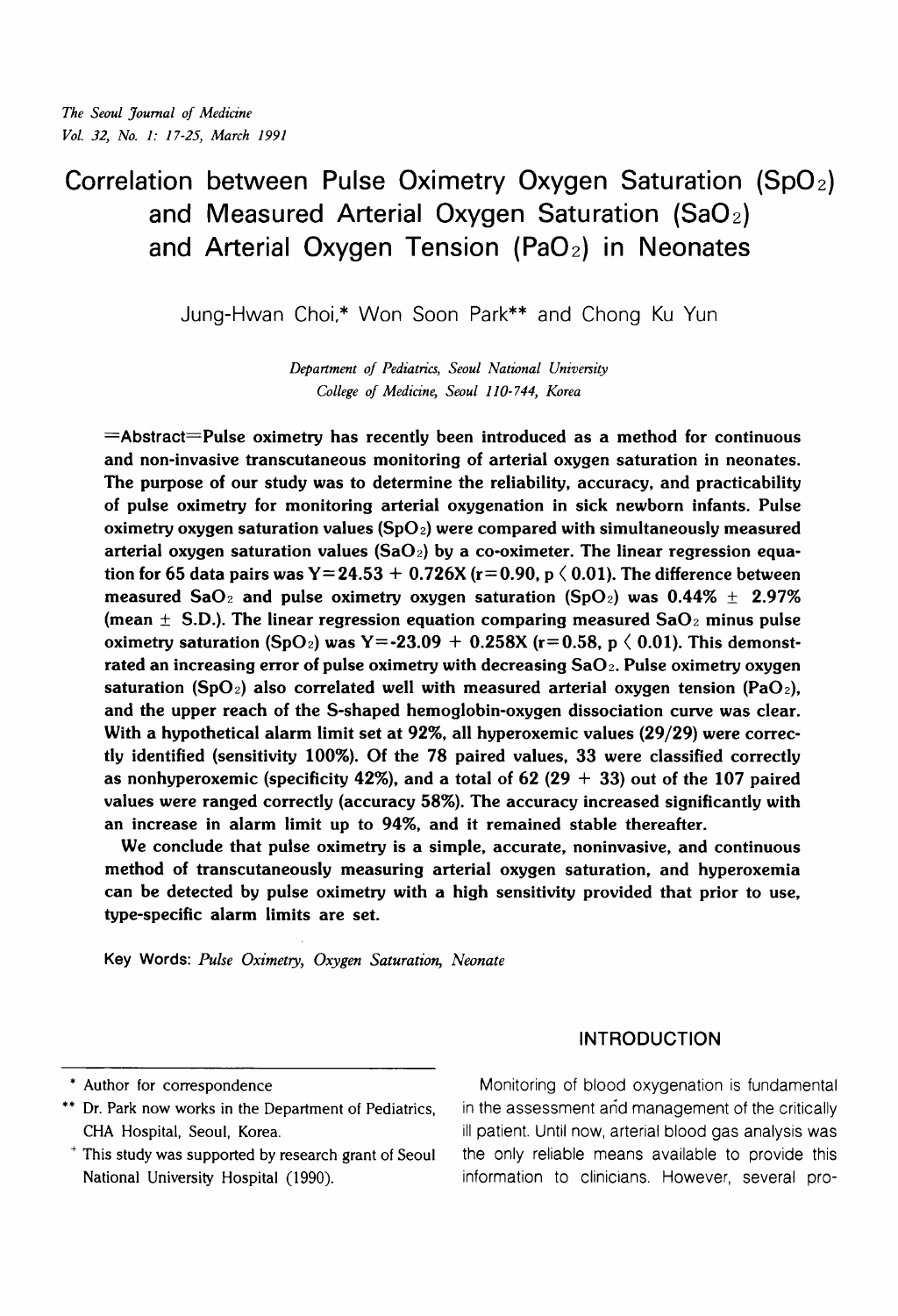blems exist with the use of arterial blood gas measurements only: the measurement requires an invasive procedure, intermittent sampling may miss sudden changes, a considerable lag time may exist between ordering the test and obtaining the result, and deterioration in arterial blood gas measurements may occur relatively late in the evolution of respiratory failure (Narins and Emmet, 1980; Tobin, 1988; Tobin, 1989; Shapiro and Cane, 1989).

The continuous monitoring of arterial oxygenation is very important for the management of critically ill newborn infants in neonatal intensive care units (NICU). Transcutaneous oxygen tension (TcPOz) monitoring, the most widely used method, demonstrates wide fluctuations in oxygen tension that cannot be detected by intermittent sampling of arterial blood (Peabody et al. 1978). Transcutaneous  $PO<sub>2</sub>$  monitoring permits rapid detection of hypoxemia associated with apnea, hypoventilation, or other procedures (Peabody., 1979; Long et a/. 1980). However, transcutaneous  $PO<sub>2</sub>$  monitoring has serious limitations including frequent calibration periods and a heated electrode which causes firstand, occasionally, second-degree burns (Golden, 198 1). ' Furthermore, unpredictable gradients have been reported between skin and arterial  $PO<sub>2</sub>$  values in older infants and in infants with bronchopulmonary dysplasia (Emery and Peabody, 1983; Rome et al. 1984).

Pulse oximetry, a newly developed technique, has been proposed as a noninvasive continuous method for transcutaneous monitoring of arterial oxygen saturation of hemoglobin in the newborn infants. But the reliability of this technique in detecting hyperoxemia' is still controversial, because small changes in saturations greater than 90% are associated with relatively large changes in arterial oxygen tension ( $PaO<sub>2</sub>$ ).

The purpose of our study was to determine the reliability, accuracy, and practicability of pulse oximetry for monitoring arterial oxygenation in sick newborn infants. We studied the correlation between pulse oximetry oxygen saturation values (SpOz) and measured arterial oxygen saturation values (Sa02) by a co-oximeter and measured arterial oxygen tension values (PaO<sub>2</sub>) in 14 sick neonates. And we also assessed the reliability of pulse oximetry using a hypothetical alarm limit of 92%  $SpO<sub>2</sub>$  in detecting hyperoxemia (defined as  $PaO<sub>2</sub>$ ) ) 100 mmHg) and examined the effect of various alarm limits on its reliability.

## **MATERIALS AND METHODS**

This study was performed in the Newborn Intensive Care Unit (NICU) at Seoul National University Children's Hospital (SNUCH) between January and September In 1989. 14 neonates who required mechanical ventilation and had indwelling arterial lines were included in this study. The causes for intubation and mechanical ventilation were respiratory distress syndrome (10 patients), meconium aspiration syndrome (2 patients), and recurrent apnea (2 patients). Additional clinical profiles are given in Table 1.

The pulse oximetry used in this study was the Ohmeda Biox 3700 (Ohmeda, Boulder Co.). The sensor was attached to a foot if an umbilical catheter was in place or on the ipsilateral hand if a radial catheter was in place. The sensor was shielded if phototherapy lights or radiant wamers in use.

Pulse oximetry arterial oxygen saturation values were recorded only when the pulse rate was less than 5 beats different from the heart rate on an independent bedside ECG monitor for at least 30 seconds. A pulse oximetry reading was measured when an arterial blood sample was simultaneously obtained for clinical management.

Arterial blood gas values were measured with a Radiometer ABL 30 Acid-Base Analyzer (Radiometer, Copenhagen) and SaOz with an IL 282 CO-Oximeter (Instrumentation Laboratory, Inc., Lexington, Mass.). SaOz (percent oxyhemoglobin) was measured for the total hemoglobin content, and values were corrected for fictitiously elevated carboxyhemoglobin, as suggested by Cornelissen et al. (1983), (1) %HbCO (fictitious) =  $0.054$  X %SaO<sub>2</sub> (measured) +  $0.24\%$ , (2) %SaO<sub>2</sub> (correct) = %  $SaO<sub>2</sub>$  (measured) + %HbCO (fictitious). Results were expressed as the mean  $\pm$  S.D., and data were analyzed using linear regression models and paired t-tests.

The reliability of pulse oximetry in detecting hyperoxemia was also assessed, and the effect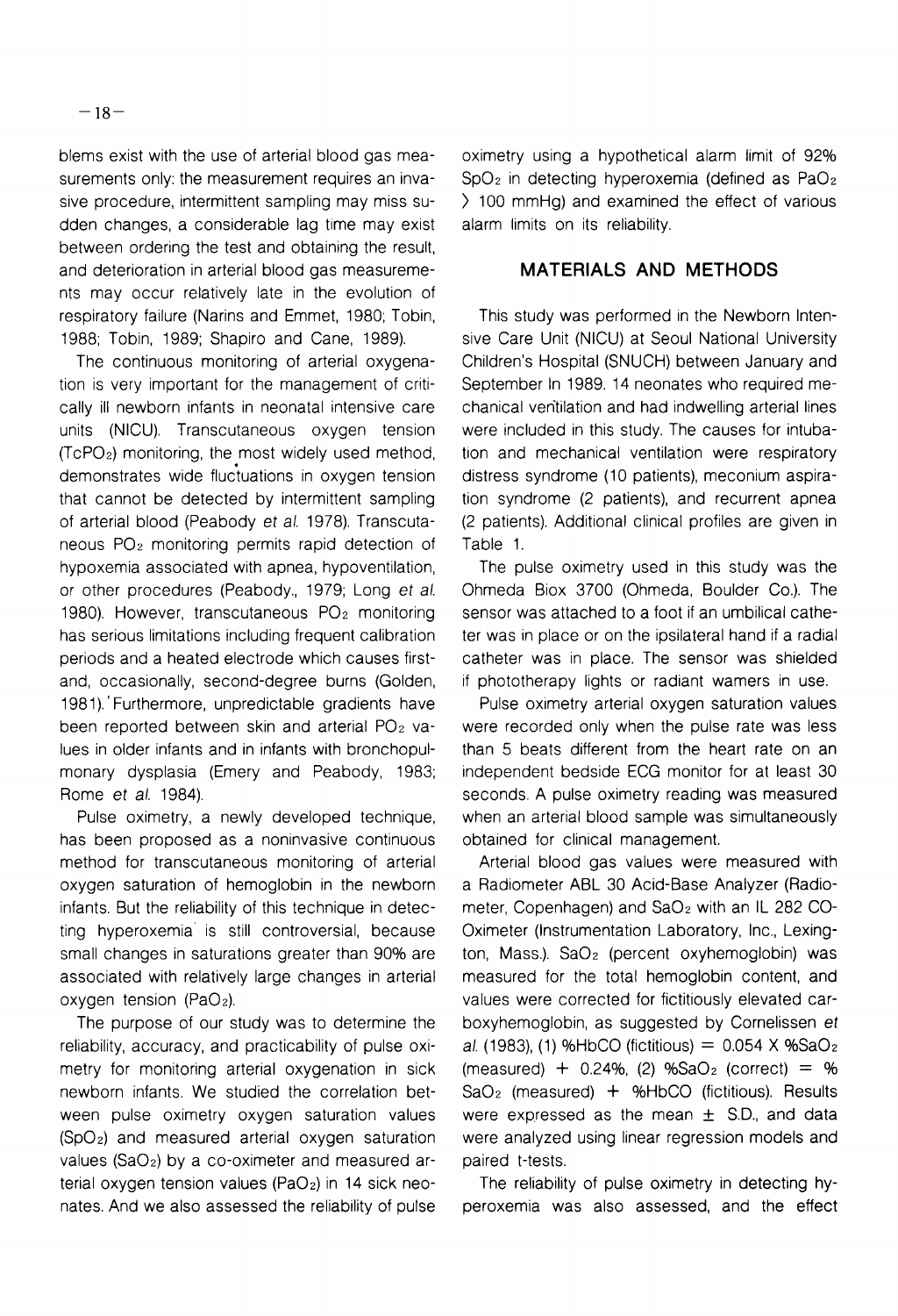of various alarm limits on its reliability was examined. For the analysis, the PaO<sub>2</sub> values were regarded as the standard against which the pulse oximetry oxygen saturation values were compared. Hyperoxemia was defined as PaO<sub>2</sub> greater than 100 mmHg and pulse oximetry oxygen saturation (SpOz) greater than 92% saturation. Every paired values was then classified in a 2 X 2 table as true hyperoxemia (PaO<sub>2</sub>  $>$  100 mmHg and SpO<sub>2</sub>  $>$  92%), true nonhyperoxemia (PaO<sub>2</sub>  $\langle$  100 mmHg and SpO<sub>2</sub>  $\langle$  92%), false hyperoxemia (PaO<sub>2</sub>  $\langle$  100 mmHg and  $SpO<sub>2</sub>$   $>$  92%), or false nonhyperoxemia (PaO<sub>2</sub> ) 100 mmHg and SpO<sub>2</sub>  $\langle$  92%). Sensitivity (the proportion of hyperoxemia values correctly classified by pulse oximetry), specificity (the propo-  $\sqrt{2}$ ,  $\sqrt{2}$ ,  $\sqrt{2}$ ,  $\sqrt{2}$ ,  $\sqrt{2}$ ,  $\sqrt{2}$ ,  $\sqrt{2}$ ,  $\sqrt{2}$ rtion of nonhyperoxemic values correctly classified  $\frac{1}{60}$ by pulse oximetry), and accuracy (the proportion  $\frac{1}{60}$   $\frac{1}{70}$   $\frac{1}{100}$   $\frac{1}{100}$   $\frac{90}{100}$ of values correctly classified hyperoxemic or nonhyperoxemic by pulse oximetry) were plotted agai-<br>not the hypothotical clarm limit to determine the pulse oximetry SpO<sub>2</sub>. nst the hypothetical alarm limit to determine the optimal cut-off point. Optimal was defined as maximal specificity with a sensitivity of 95%.

### **RESULTS** 5-

over a wide range of hematocrit, bilirubin, and mean  $\mathbb{R}^2 \times \mathbb{R}$ <sub>-5</sub> oximetry oxygen saturation readings (SpO<sub>2</sub>) were not affected over a wide range of PaOz, PaC02, and pH (Table 2).  $\frac{10}{60}$   $\frac{1}{70}$   $\frac{1}{80}$   $\frac{1}{90}$   $\frac{1}{90}$ 

|  |  |  |  |  | Table 1. Clinical profiles of patients |
|--|--|--|--|--|----------------------------------------|
|--|--|--|--|--|----------------------------------------|

|                                  | Mean $\pm$ SD   | Range         | Table 2. Blood gas analyses         |                  |               |
|----------------------------------|-----------------|---------------|-------------------------------------|------------------|---------------|
| Birth weight(gm)                 | $1888 \pm 1118$ | $680 - 3660$  |                                     | Mean $\pm$ SD    | Range         |
| Gestational age(wk)              | $32.0 \pm 5.4$  | $26 - 42$     |                                     |                  |               |
| Hematocrit(%)                    | $46.3 \pm 8.5$  | $29 - 65$     | PaO <sub>2</sub> (mmHg)             | 86.4 $\pm$ 112.3 | $28 - 158$    |
| Total bilirubin(mg/dl)           | $7.1 \pm 3.1$   | $2.4 - 15.3$  | PaCO <sub>2</sub> (mmHg)            | 45.7 $\pm$ 12.6  | $22 - 78$     |
| Body temperature $\mathcal{C}$ ) | $34.9 \pm 2.2$  | $31.9 - 37.4$ | рH                                  | 7.31 $\pm$ 0.09  | $7.04 - 7.53$ |
| $MAP(mmHq)$ *                    | $45.6 \pm 97$   | $29 - 67$     | SaO <sub>2</sub> (%                 | $88.3 \pm 7.5$   | $70 - 99$     |
|                                  |                 |               | $Corkov(bomodohio/04)$ $CE \cup 1E$ |                  | $21 - 00$     |

\* MAP : mean arterial pressure

65 data pairs were available for comparing  $SpO<sub>2</sub>$ determined by the pulse oximetry and  $SaO<sub>2</sub>$  by the co-oximeter. The linear regression equation comparing pulse oximetry oxygen saturation





Fig. 2. Relationship between measured  $SaO<sub>2</sub>$  and error of pulse oximetry SpOz.

|  |  | <b>Table 2.</b> Blood gas analyses |  |  |  |
|--|--|------------------------------------|--|--|--|
|--|--|------------------------------------|--|--|--|

| Birth weight(gm)                     | $1888 \pm 1118$                  | $680 - 3660$                  |                                    | Mean $\pm$ SD                      | Range                      |
|--------------------------------------|----------------------------------|-------------------------------|------------------------------------|------------------------------------|----------------------------|
| Gestational age(wk)<br>Hematocrit(%) | $32.0 \pm 5.4$<br>$46.3 \pm 8.5$ | $26 - 42$<br>$29 - 65$        | PaO <sub>2</sub> (mmHg)            | 86.4 $\pm$ 112.3                   | $28 - 158$                 |
| Total bilirubin(mg/dl)               | $7.1 \pm 3.1$                    | $2.4 - 15.3$<br>$31.9 - 37.4$ | PaCO <sub>2</sub> (mmHg)<br>рH     | 45.7 $\pm$ 12.6<br>7.31 $\pm$ 0.09 | $22 - 78$<br>$7.04 - 7.53$ |
| Body temperature(°C)<br>MAP(mmHg)*   | $34.9 \pm 2.2$<br>$45.6 \pm 97$  | $29 - 67$                     | SaO <sub>2</sub> (%)               | $88.3 \pm 7.5$                     | $70 - 99$                  |
|                                      |                                  |                               | Carboxyhemoglobin(%) 6.5 $\pm$ 1.6 |                                    | $2.1 - 8.9$                |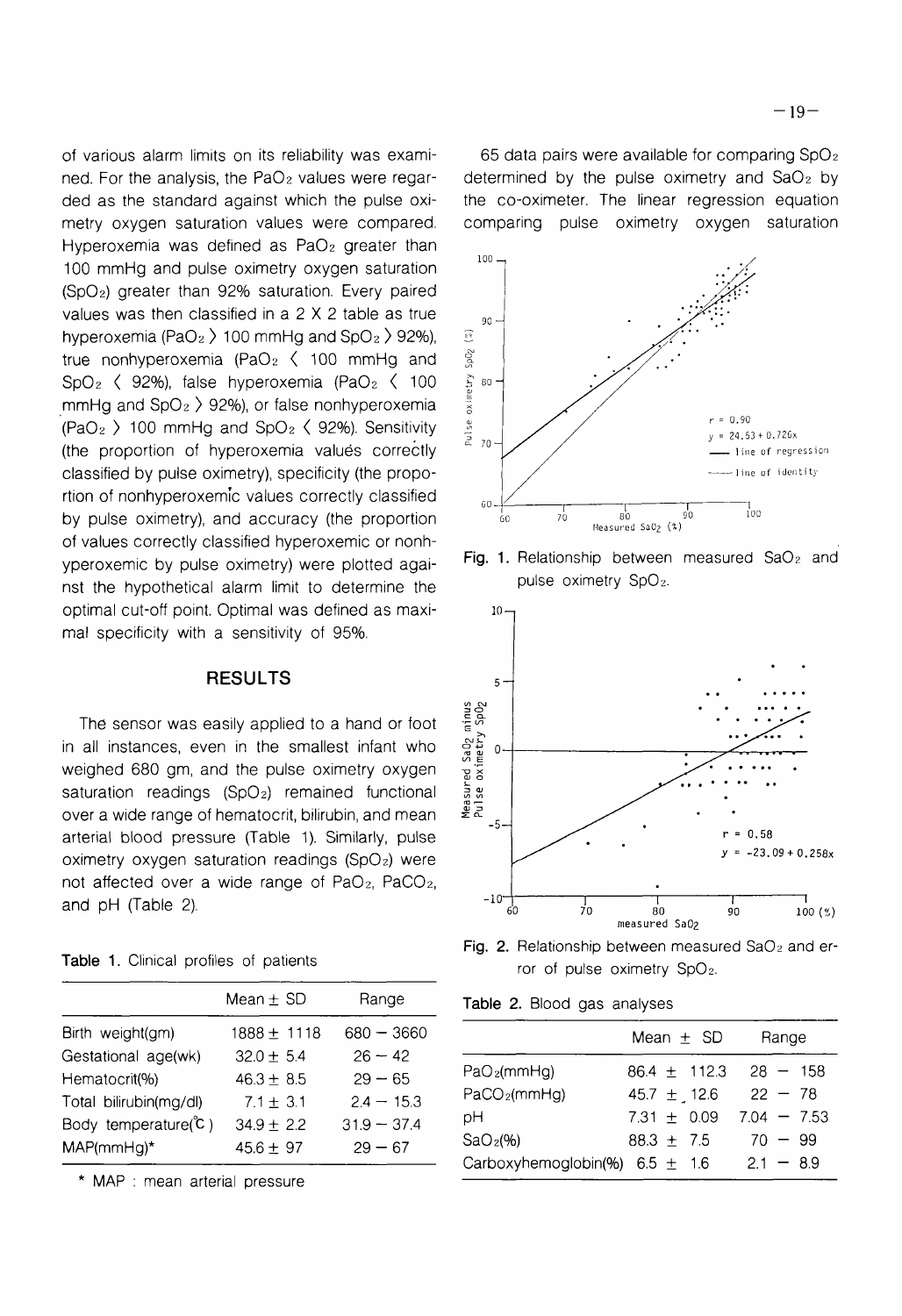**Table** 3. Pulse oximetry oxygen saturation values associated with various levels of oxygen tension

| PaO <sub>2</sub> (mmHg) | No. of Measurements | Pulse Oximeter Mean $\pm$ SD | Saturation(%) |
|-------------------------|---------------------|------------------------------|---------------|
| 100                     | 29                  | $96.1 \pm 1.9$               | $92 - 99$     |
| $81 \sim 100$           | 27                  | $94.9 \pm 2.6$               | $87 - 99$     |
| $50 \sim 80$            | 39                  | 90.7 $\pm$ 3.3               | $80 - 97$     |
| $\langle 50$            | 12                  | $77.9 \pm 7.1$               | $70 - 89$     |
| $100 -$<br>$80 -$       | 油涂抹布 经资产            | $100 -$<br>$80-$             |               |



**Fig. 3.** Oxygen dissociation curve ot study group generated by plotting each PaO<sub>2</sub> against its corresponding pulse oximetry SpOz.



**Fig. 5.** Sensitivity  $(-)$ , specificity  $(-)$ , and accuracy with decreasing SaO<sub>2</sub>.

0.726X ( $r=0.90$ ,  $p \le 0.01$ ) (Fig. 1). The difference bin-oxygen dissociation curve is clear. between measured  $SaO<sub>2</sub>$  and pulse oximetry  $oxy-$  In 29 data pairs, PaO<sub>2</sub> was in the hyperoxemic gen saturation (SpO<sub>2</sub>) was 0.44%  $\pm$  2.97% range (PaO<sub>2</sub> ) 100 mmHg) and SpO<sub>2</sub> was



**Fig. 4.** Comparison of pulse oximetry SpO<sub>2</sub> with arterial oxygen tension (PaOz). Cut-off lines are drawn at 92% for pulse oximetry SpOz and at 100 mmHg, for PaOz, ranging the points as false hyperoxemia ( $a=45$ ), true hyperoxemia ( $b = 29$ ), true nonhyperoxemia ( $c = 33$ ), or false nonhyperoxemia  $(d= 0)$ .

(mean  $\pm$  S.D.). The linear regression equation comparing measured  $SaO<sub>2</sub>$  with measured  $SaO<sub>2</sub>$  minus pulse oximetry oxygen saturation (SpO<sub>2</sub>) was  $Y =$  $-23.09 + 0.258X$  (r=0.58, p  $\langle$  0.01) (Fig. 2). This demonstrates an increasing error of pulse oximetry

(...) in detecting hyperoxemia (PaO<sub>2</sub> ) 100 In order to compare PaO<sub>2</sub> with pulse oximetry mmHg) for hypothetical alarm limits of pulse oxygen saturation (SpO<sub>2</sub>), 107 data pairs were oximetry SpO<sub>2</sub>. **available.** The relation between PaO<sub>2</sub> and pulse oximetry oxygen saturation  $(SpO<sub>2</sub>)$  is shown in Fig.  $(SpO<sub>2</sub>)$  with measured SaO<sub>2</sub> was Y = 24.53 + 3, and the upper reach of the S-shaped hemoglo-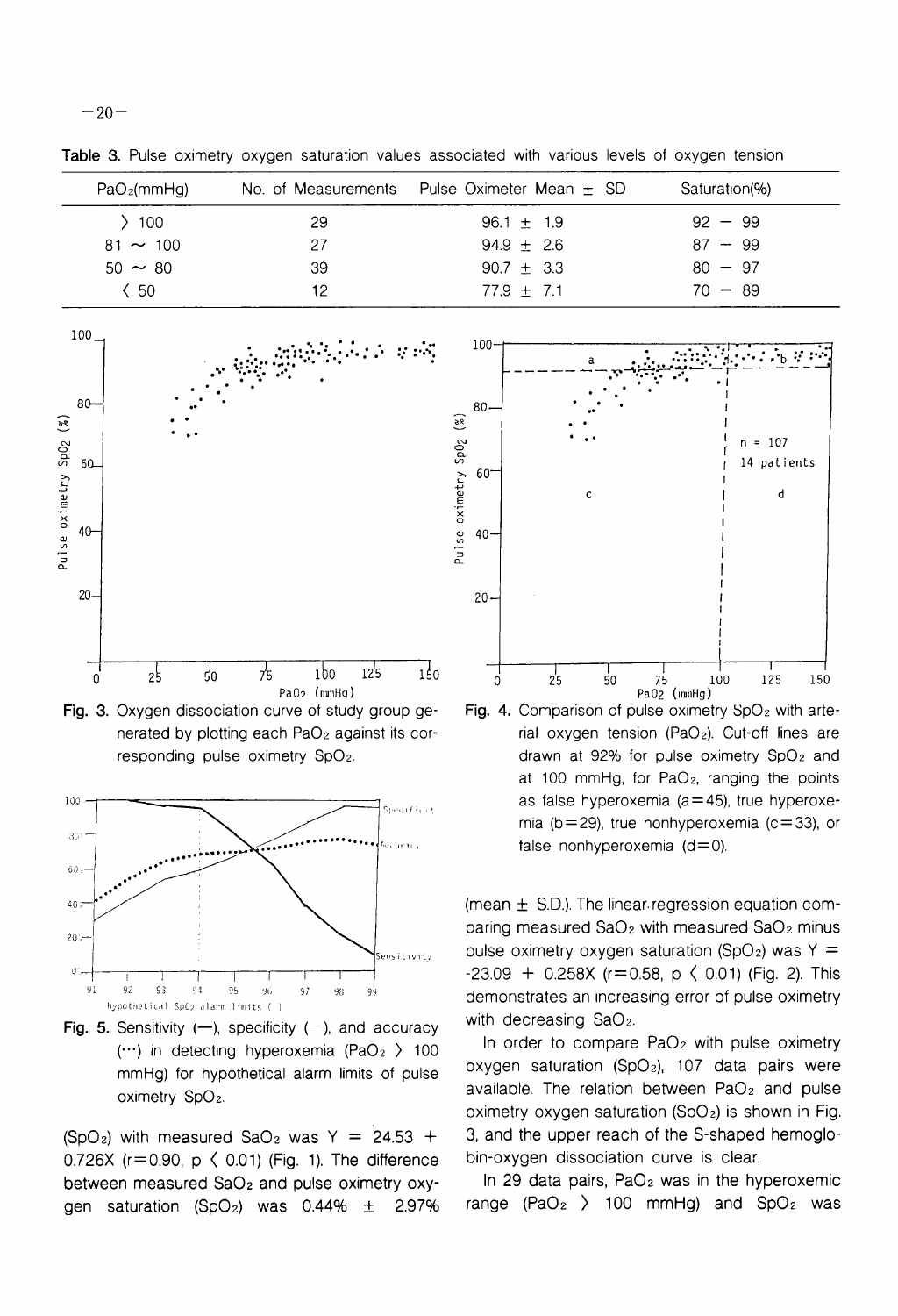96.1%  $\pm$  1.9% (mean  $\pm$  S.D.) (Table 3). To assess the reliability of pulse oximetry in detecting hyperoxemia, the cut-off lines were drawn at 92% for pulse oximetry oxygen saturation (SpO<sub>2</sub>) and at 100 mmHg for  $PaO<sub>2</sub>$  (Fig. 4).

With an alarm limit set at 92%, all hyperoxemic values (29/29) were correctly identified (sensitivity 100%). Of the 78 paired values, 33 were classified correctly as nonhyperoxemic (specificity 42%), and a total of  $62$  (29+33) of the 107 paired values were ranged correctly (accuracy 58%).

The dependence of sensitivity, specificity, and accuracy on the alarm limit is shown in Fig. 5. Accuracy increased significantly with increasing alarm limits up to 94%, and it remained stable thereafter.

#### **DISCUSSION**

Significant improvements in arterial oxygen monitoring have occurred over the last decade based on both technologic advances and a better understanding of the pathophysiologic characteristics of respiratory failure (Tobin, 1988). The major goals of monitoring are to provide alarms that alert the patient's attendants of a significant change in his condition, providing an opportunity for the timely institution of lifesaving measures, to aid with diagnosis and therapy, and to create trends that assist in assessing therapeutic response and predicting prognosis.

Arterial oxygen tension by analysis of arterial blood gases (PaOz) has been the only reliable means available of providing the information to clinicians. However, the invasiveness of this technique, the time and skill required, and provision of only intermittent assessment are limitations of this traditional method.

In the early 1970's, the first successful use of transcutaneous measurement of arterial oxygen tension (TcPO<sub>2</sub>) was reported (Huch et al. 1972). In the mid 1980's, most neonatal intensive care units in the United States had used transcutaneous arterial oxygen  $(TcPO<sub>2</sub>)$  monitors as parts of the routine monitoring of critically ill newborn infants (Peabody and Emery, 1985). The reason for this rapid progression lies in the inadequacy of intermittent blood gas samples to assess the respiratory

status of sick newborns and in the multiple complications reported from more invasive techniques (Stavis and Krauss, 1980). More recently, sensors have been developed for the assessment of carbon dioxide (TcPC02) across human skin (Severinghaus et al. 1978; Hansen and Tooley, 1979), but they also have some drawbacks. As summarized in a recent evaluation of transcutaneous monitors (Mosenkis, 1983), their values do not directly reflect actual measured arterial values. In addition, TcPOz monitors generally overestimate hypoxemia and underestimate hyperoxemia; need complicated set-up skill and a long calibration time; and carry a significant risk of burns associated with cutaneous heating, which is required to increase blood flow in the region of the sensor (Vidyasagar, 1984).

Deckardt and Steward (1984) report that continuous, noninvasive, transcutaneous oxygen saturation (SpO $_2$ ) is easier to measure and correlates well with in vivo hemoglobin saturation measurements  $(SaO<sub>2</sub>)$  in preterm infants and is valuable because it indicates the status of the blood flow to vital organs and oxygen-carrying capacity of the blood. Because of the ease of application and physiologic advantages, pulse oximetry is being used, not only in neonatal intensive care units (NICU) but also as routine intraoperative monitoring of infant (Dziedzic and Vidyasagar, 1989).

The first devices to measure oxygen saturation through tissues were developed independently by Matthew and Kramer in 1935. Matthew used 2 wavelengths of light to distinguish between oxyhemoglobin and deoxyhemoglobin and is considered the forefather of pulse oximetry (Severinghaus, 1987). The devices used by them were large and not very practical for clinical use.

Pulse oximetry that we are familiar with today was made possible by development of microprocessors and light-emitting diodes. Clinical applications of modern pulse oximetry were originally reported by Nakajima (1975) in Japan. Sarnquist ef al. (1980) were the first to report its use in the United States. Yelderman and New (1983) also tested uses of pulse oximetry and published results in 1983. Since their study, pulse oximetry has grown in popularity for the clinical management of patients and research activities.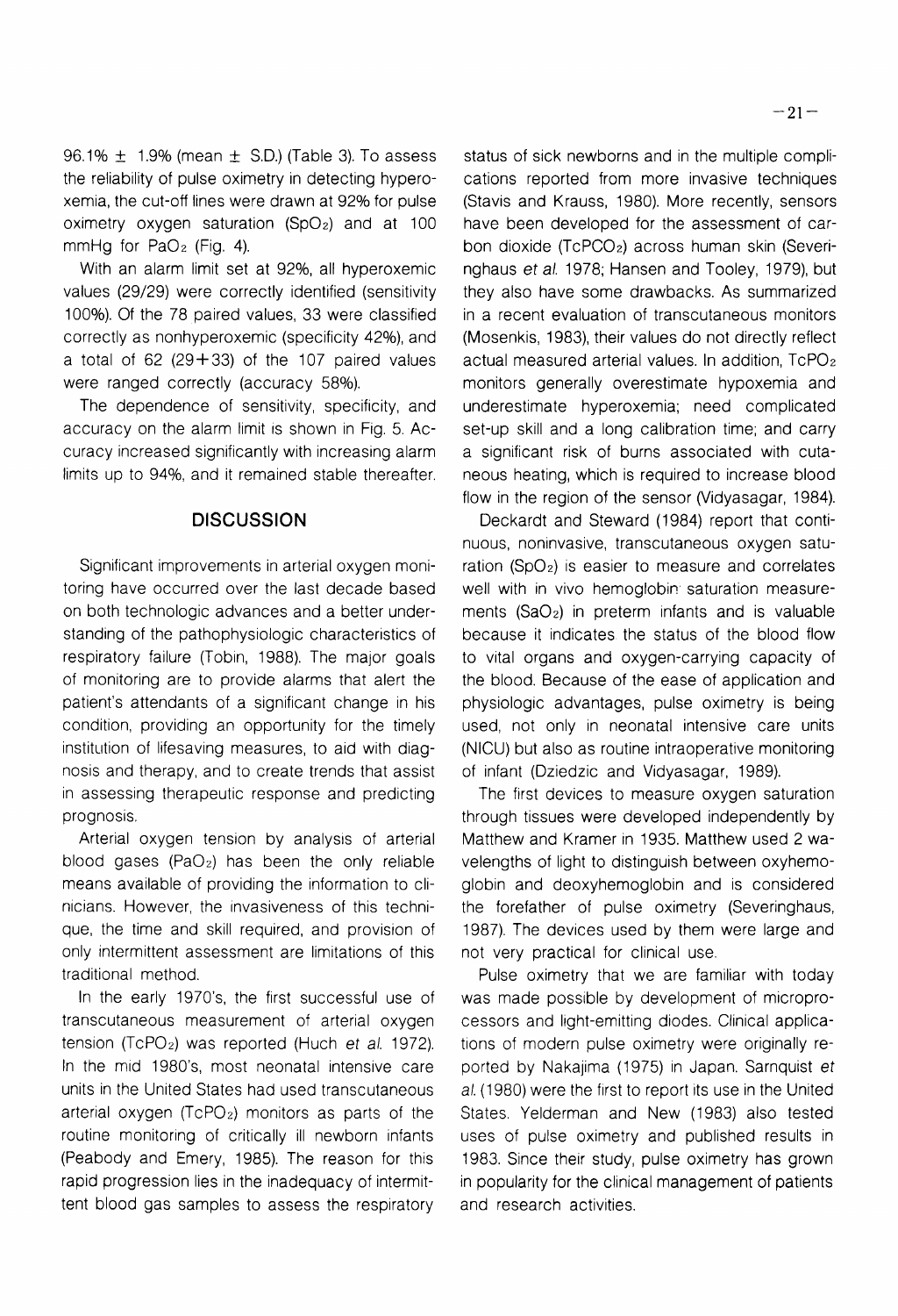Oxygen bound to hemoglobin  $(HbO<sub>2</sub>)$  and dissolveded oxygen in plasma  $(O_2)$  are in a dynamic equilibrium, with  $HbO<sub>2</sub>$  being the favored form of the reaction. Approximately 98% to 99% of the oxygen in the blood is bound to hemoglobin and the remainder is dissolved in the plasma, which is measured as PaO<sub>2</sub>. PaO<sub>2</sub> reflects dissolved oxygen not bound to hemoglobin. The oxygen-hemoglobin dissociation curve is a graphic representation of the equilibrium between the partial pressure of oxygen in the blood and the oxygen bound to the hemoglobin. This curve shifts in response to various physiologic factors, which are types of hemoglobin, temperature, pH, and 2,3-diphosphoglycerate (DPG) (Benesch and Benesch, 1967; Orzalesi and Hey, 197 1). Fetal hemoglobin, high pH (alkalosis), hypothermia, and increased red blood cell levels of 2,3-DPG shift the curve to the left, which indicates an increased oxygen affinity, which leads to a decreased oxygen release to the tissue because of a more favored binding to hemoglobin. Adult hemoglobin, low pH (acidosis), hyperthermia, and decreased red blood cell levels of 2,3-DPG shift the curve to the right, which indicates a decreased oxygen affinity, which leads to an increased amount of oxygen available for tissue uptake. Current interpretation of oxygen saturation readings requires a better understanding of physiologic factors that influence the relationship of  $PaO<sub>2</sub>$  and  $SaO<sub>2</sub>$ . In newborn infants with fetal hemoglobin, the oxygen dissociation curve shifts to the left, the steep portion of which indicates tissue extraction of large amounts of oxygen with a minimal drop in  $PaO<sub>2</sub>$ . Therefore, a newborn infant may drop its  $PaO<sub>2</sub>$  from 80 mmHg to 40 mmHg without drastically affecting the oxygen saturation (Smith and Nelson, 1976). Oxygen saturation is an indication of the oxygen content of the blood, which is physiologically a more important factor.

Pulse oximetry uses techniques based on the principles of plethysmography and spectrophotometry (Yoshiya *et* al. 1980). Plethysmography is used to determine pulse amplitude and pulse waveform, whereas spectrophotometry is used to analyze the transmission of light through the tissues. Spectrophotometry is based on the assumption that oxyhemoglobin is red and deoxyhemoglobin is blue. The red and infrared light of a specific frequency is transmitted alternately from the transducer through a pulsating arterial bed to the photodetector. Red (660 nm) and infrared (940 nm) light is absorbed selectively by oxyhemoglobin (infrared) and deoxyhemoglobin (red). Deoxyhemoglobin absorbs red light and oxyhemoglobin transmits red light. The reverse is true for infrared light. During systole, the pulse-added absorbance is measured and empirically correlated to the preset in vivo arterial saturation data. The percentage of oxygen saturation is then calculated using the empiricallyderived algorithms by a microprocessor in the monitor, using the simplified equation: percent oxygen saturation  $=$  (oxyhemoglobin/oxyhemoglobin  $+$ deoxyhemoglobin) X 100.

Like the reports of other investigators (Deckardt and Steward, 1984; New, 1985; Durand and Ramanathan, 1986; Harris *et* al. 1986; Ramanathan *et*  a/. 1987; Jennis and Peabody, 1987; House *et* a/. 1987; Fanconi, 1988), our data demonstrated that the linear relationship between simultaneous pulse oximetry SpOz and measured Sa02 by co-oximeter was good ( $r = 0.9$ ). When linear regression analysis of Sa02 versus SaO2 minus SpOz was conducted, a correlation coefficient of 0.58 was obtained, suggesting an increased error of pulse oximetry with decreasing SaOz. The reasons for the differences in pulse oximetry  $SpO<sub>2</sub>$  value seen with highly saturated fetal hemoglobin cannot be readily explained. The reliability of spectrophotometric techniques for the measurement of saturation in newborn infants has been questioned (Zwart *et* al. 1981; Huch *et*  al. 1983). The IL 282 CO-Oximeter used for arterial saturation measurements in our study is a four-wavelength spectrophotometer. Zwart *et al.* (1981) report falsely low oxyhemoglobin and falsely elevated carboxyhemoglobin readings when the IL 282 CO-Oximeter was used for Sa02 measurements of blood containing fetal hemoglobin. These artifacts were related to slight differences in the absorption characteristics of fetal and adult hemoglobin for the wavelengths used by IL 282 CO-Oximeter. Cornelissen et al. (1983) reported a practical correction for these errors. Therefore, we used it for the correction of fictitiously-elevated carboxyhemoglobin: (1) %HbCO (fictitious) =  $0.054$  X %SaO<sub>2</sub> (measured)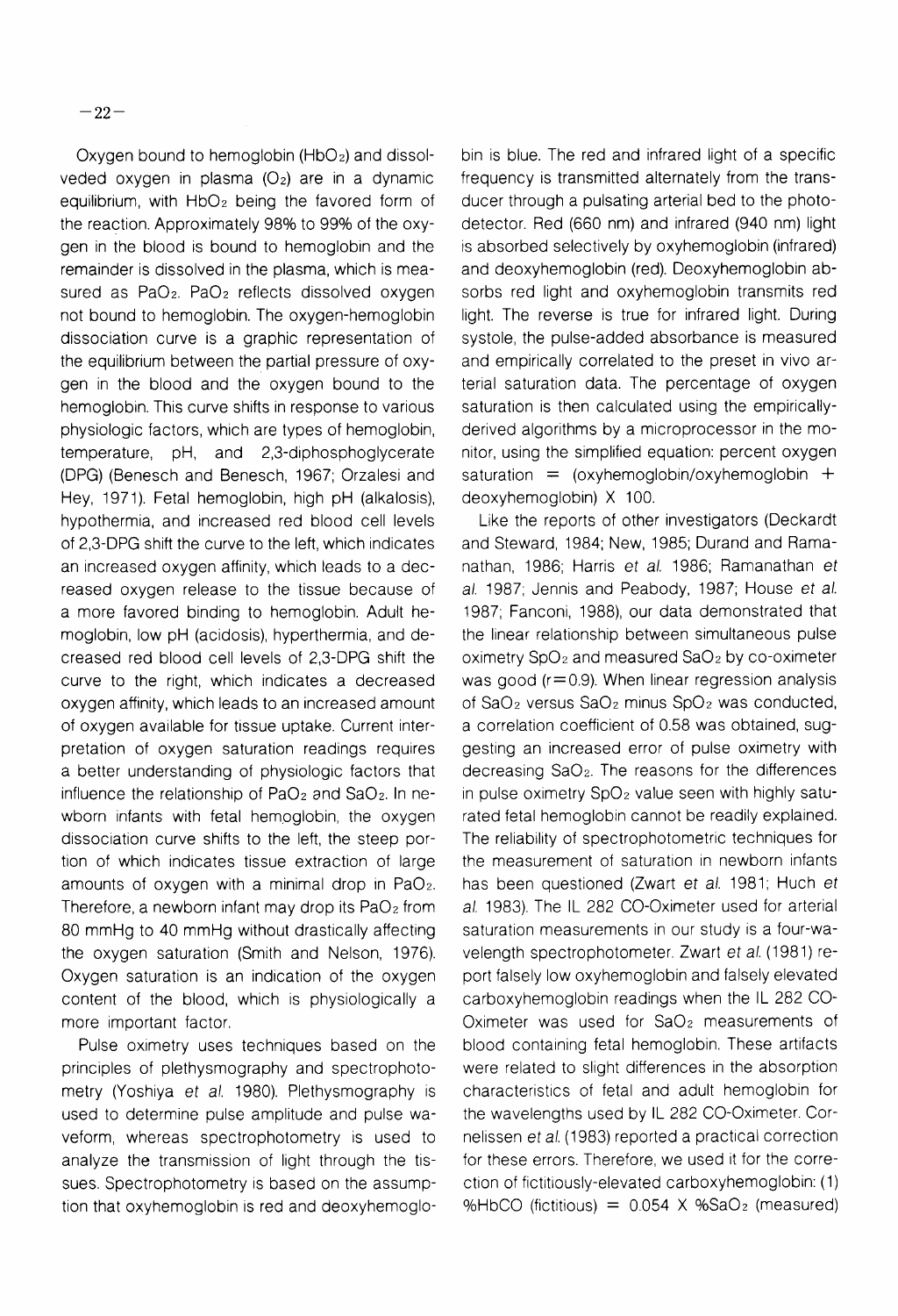$+$  0.24%, (2) %SaO<sub>2</sub> (correct) = %SaO<sub>2</sub> (measured)  $+$  %HbCO.

A comparison of pulse oximetry  $SpO<sub>2</sub>$  values with arterial blood oxygen tension (PaO<sub>2</sub>) values was done to test the capacity of SpO<sub>2</sub> to accurately predict Pa02. Although similar estimates can be derived from other published data (Deckardt and Steward, 1984; Fanconi et al. 1985; Mok et al. 1986; Jennis and Peabody, 1987; Ramanathan et al. 1987), our analysis is important in identifying quantitatively the  $SpO<sub>2</sub>$  for prediction of PaO<sub>2</sub>.

One serious drawback of pulse oximetry is its potential inaccuracy in detecting hyperoxemia. The reliability of this technique in detecting hyperoxemia is still controversial, because small changes in saturation greater than 90% are associated with relatively large changes in arterial oxygen tension (PaOz). We used a dichotomous method (2 X 2 table) to analyze our results because that method corresponds best to the clinical practice in which alarm limits have to be set as cut-off points (Bucher et al. 1989). Both sensitivity and specificity depend on the alarm limit (Stemple, 1982). In our study, cut-off lines were drawn at 92% for pulse oximetry  $SpO<sub>2</sub>$  and at 100 mmHg for PaO<sub>2</sub>. With a hypothetical alarm limit set at  $92\%$  SpO<sub>2</sub> in detecting hyperoxemia (defined as  $PaO<sub>2</sub>$ ) 100 mmHg), all hyperoxemic values (29/29) were correctly identified (sensitivity 100%). Of the 78 paired values, 33 were classified correctly as nonhyperoxemic (secificity 42%), and a total of  $62$  (29 + 33) out of 107 paired values were ranged correctly (accuracy 58%). Sensitivity can be increased by decreasing the alarm limit, but the specificity is then decreased. If the aim of monitoring oxygenation is to avoid hyperoxemia, a high sensitivity is more important than a high specificity. With a minimal sensitivity of 95%, accuracy (69%) increased significantly with increased alarm limits up to 94%, and it remained stable thereafter. Maximal specificity was 60%. The optimal alarm limit, defined as maximal specificity with a sensitivity of 95%, was 94% in our analysis.

We concluded that pulse oximetry is a simple, accurate, noninvasive, and continuous method of transcutaneously measuring arterial oxygen saturation, and hyperoxemia can be detected by pulse oximetry with high sensitivity provided that, prior to use, type-specific alarm limits are set.

#### **ACKNOWLEDGMENTS**

This study was supported by research grant of Seoul National University Hospital (1990). We thank Choog-Wae Machinery Corporation for lending us the Ohmeda Biox 3700 Pulse Oximetry (Ohmeda, Boulder Co.). We also thank the staffs of the Neonatal Intensive Care Unit (NICU) and Blood Gas Laboratory for their cooperation in this study.

#### **REFERENCES**

- **Benesch R, Benesh RE.** The effect of organic phosphates from the human erythrocyte on the allosteric properties of hemoglobin. Biochem. Biophysiol. Res. Comm. 1967, 26: 162-167
- **Bucher** HU, **Fanconi S, Baeckert P, Duc G.** Hyperoxemia in newborn infants: Detection by pulse oximetry. Pediatrics 1989, 84: 226-230
- **Cornelissen PJH, Woensel CLM, van Oel WC, de Jong PA.** Correction factors for hemoglobin derivatives in fetal blood, as measured with the IL 282 CO-Oximeter. Clin. Chem. 1983, 29: 1555-1556
- **Deckardt R, Steward DJ.** Noninvasive arterial hemoglobin oxygen saturation versus transcutaneous oxygen tension monitoring in preterm infant. Crit. Care Med. 1984, 12: 935-939
- **Durand M, Ramanathan R. Pulse oximetry for conti**nuous oxygen monitoring in sick newborn infants. J. Pediatr. 1986, 109: 1052-1056
- Dziedzic K, Vidyasagar D. Pulse oximetry in neonatal intensive care. Clin. Perinatol. 1989, 16: 177- 197
- **Emery JR, Peabody JL.** Are we misusing transcutaneous PO2 and PC02 measurements in infants with bronchopulmonary dysplasia? Pediatr. Res. 1983, 17: 374A
- Fanconi S, Doherty P, Edmonds JF. Pulse oximetry in pediatric intensive care: Comparison with measured saturations and transcutaneous oxygen tension. J. Pediatr. 1985, 107: 362-366
- **Fanconi S.** Reliability of pulse oximetry in hypoxic infants. J. Pediatr. 1988, 1 12: 424-427
- **Golden SM.** Skin craters -- A complication of transcutaneous oxygen monitoring. Pediatrics 1981, 67: 203-207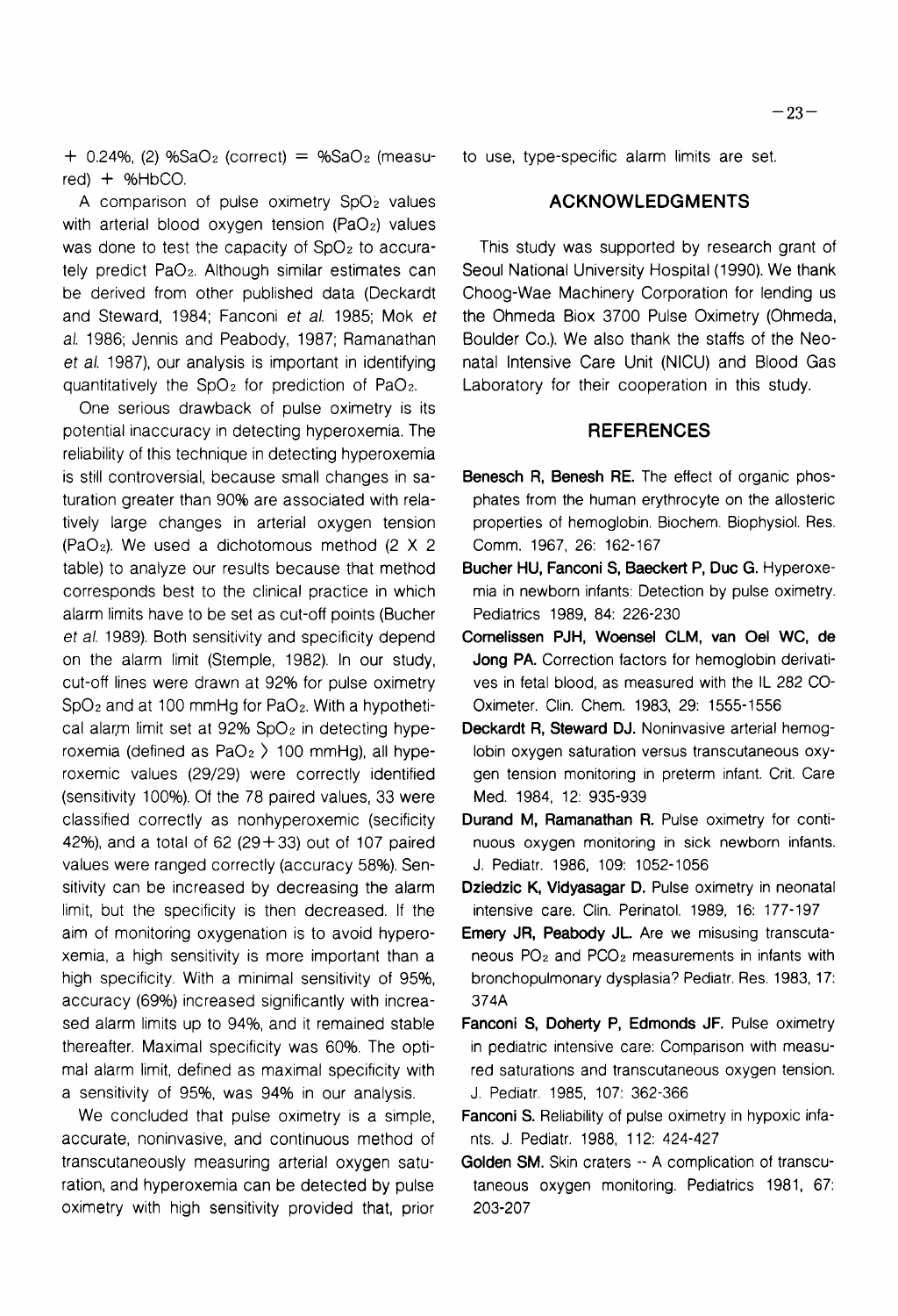- **Hansen TN, Tooley WH.** Skin surface carbon dioxide tension in sick infants. Pediatrics 1979, 64: 942-947
- Harris AP, Sendak MJ, Donham RT. Changes in arterial saturation immediately after birth in the delivery room by pulse oximetry. J. Pediatr. 109: 117-119
- House JT, Schultetus RR, Gravenstein N. Continuous neonatal evaluation in the delivery room by pulse oximetry. J. Clin. Monit. 1987, 3: 96-100
- Huch R, Loebbers DW, Huch A. Quantitative continuous measurement of partial oxygen pressure on the skin of adults and newborn babies. Pfilegers Arch. 1972, 337: 185-198
- Huch R, Huch A, Tuchschmid P. Carboxyhemoglobin concentration in fetal cord blood, letter. Pediatrics 1983, 71: 461-462
- **Jennis MS, Peabody JL. Pulse oximetry: An alternative** method for the assessment of oxygenation in newborn infants. Pediatrics 1987, 79: 6 12-6 17
- **Kramer K.** Ein Verfahren zur Fortlauffenden Messung des Sauerstoffgehaltes im Stromenden Blute an Uneroffneten Gefassen. Z. Biol. 1935, 96: 61-75
- Long JG, Philip AGS, Lucey JF. Excessive handling as a cause of hypoxemia. Pediatrics 1980, 65: 203- 207
- Matthew K. Untersuchungen über die Sauerstoffattigungen des menschlichen Arterienblutes. Arch. Exp. Pathol. Pharmakol. 1935, 179: 698-7 1 1
- **Mok JYQ, McLaughlin FJ, Pintar M, Benson L.** Transcutaneous monitoring of oxygenation: What is normal? J, Pediatr. 1986, 108: 364-371
- **Mosenskis R (ed).** Transcutaneous oxygen monitors. Health devices 1983, 12: 213-251
- **Nakajima S, Hirai Y, Takase H.** Performances of new pulse wave earpiece oximetry. Respir. Circ. 1975, 23: 709-713
- **Narins RG, Emmett M.** Simple and mixed acid-base disorders: A practical approach. Medicine 1980, 59: 161-187
- **New W.** Pulse oximetry. **J.** Clin. Monit. 1985, 1: 126- 129
- **Orzalesi MM, Hey WW Jr.** The regulation of oxygen affinity of fetal blood: I. In vitro experiments and results in normal infants. Pediatrics 1971, 48: 857-867
- Peabody JL, Willis MM, Gregory GA. Clinical limitations and advantages of transcutaneous oxygen electrodes. Acta. Anaesthesiol. Scand. 1978, 68(suppl): 76-82
- Peabody JL, Gregory GA, Willis MM. Failure of conventional monitoring to detect apnea resulting in hypoxia. Birth Defects 1979, 15: 274-284
- Peabody JL, Emery JR. Noninvasive monitoring of blood gases in the newborn. Clin. Perinatol. 1985, 12: 147-160
- **Ramanathan R, Durand M, Larrazabal C. Pulse oxime**try in very low birth weight infants with acute and chronic lung disease. Pediatrics 1987, 79: 612-617
- **Rome ES, Stork EK, Carlo WA.** Limitations of transcutaneous  $PO<sub>2</sub>$  and  $PCO<sub>2</sub>$  monitoring in infants with bronchopulmonary dysplasia. Pediatrics 1984, 74: 2 17-220
- **Samquist F, Todd C, Whicher CL.** Accuracy of a new noninvasive oxygen saturation monitor. Anesthesiology 1980, 53: S163
- **Severinghaus JW, Stafford M, Bradley AF. TcPO<sub>2</sub> ele**ctrode design, calibration and temperature gradient problems. Acta. Anaesthesiol Scand. 1978, 68(suppl): 118-129
- **Severinghaus JW.** History, status and future of pulse oximetry. Adv. Exp. Med. Biol. 1987, 220: 3-8
- **Shapiro BA, Cane RD.** Blood gas monitoring: Yesterday, today, and tomorrow. Crit. care Med. 1989, 17: 573-58 1
- **Smith CA, Nelson NM.** The physiology of the newborn infant, 4th ed., Charles C. Thomas, Chicago, 1984
- **Stavis RL, Krauss AN.** Complications of neonatal intensive care. Clin. Perinatol. 1980, 7: 107-122
- Stemple LE. Eenie, meenie, minie, mo... What do the data really show? Am. J. Obstet. Gynecol. 1982, 144: 745-752
- **Tobin MJ.** Respiratory monitoring in the intensive care unit. Am. Rev. Respir. Dis. 1988, 138: 1625-1642
- **Tobin MJ.** Essentials of critical care medicine, Churchill Livingstone Inc., New York, NY, 1989
- **Vidyasagar D.** Transcutaneous PO<sub>2</sub> monitoring in the neonate. In: Shoemaker WC, Thompson WL, Holbrook PR (eds). Textbook of critical care, WB Saunders, Philadelphia, 1984: pp 182
- Yelderman M, New W. Evaluation of pulse oximetry. Anesthesiology 1983, 49: 349-352
- **Yoshiya** I, **Shimada Y, Tanaka K.** Spectrophotometric monitoring of arterial oxygen saturation in the fingertip. Med. Biol. Eng. Comput. 1980, 18: 27-32
- **Zwart A, Buursma A, Oesburg B.** Determination of hemoglobin derivatives with the IL 282 CO-Oxi-